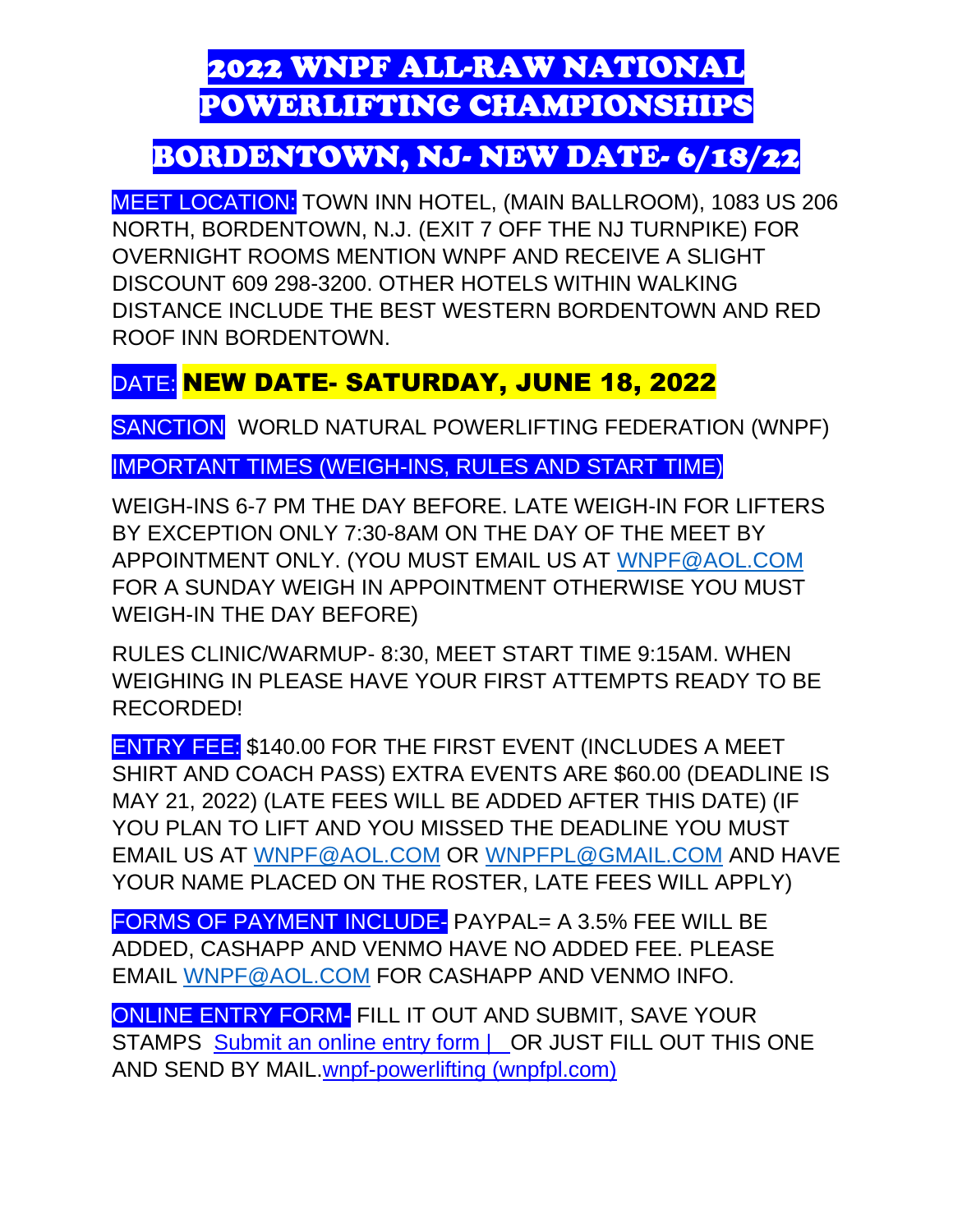WNPF MEMBERSHIP FEE: CAN BE PAID HERE [WNPF MEMBERSHIP](https://www.wnpfpl.com/online-membership-form) ALL LIFTERS MUST BECOME WNPF MEMBERS!

EVENTS FULL POWER, BENCH ONLY, DEADLIFT ONLY, SQUAT ONLY, IRONMAN, REPS

RAW & RAW CLASSIC ARE THE DIVISIONS THAT WE OFFER

RULES: [WNPF RULES](https://e1736ca4-7373-44b7-b522-77e81279f2d7.filesusr.com/ugd/6a501f_14f6127424fb4b759e8c48d9b84a761f.pdf) PLEASE READ OVER THE RULES BEFORE YOU ARRIVE!

AWARDS: ALL LIFTERS WILL BE AWARDED AS LONG AS YOU DON'T BOMB OUT. NEW AWARDS WILL BE AWARDED THIS YEAR! TEAM AWARDS FOR TEAMS THAT ENTER AND BEST LIFTER AWARDS FOR SOME DIVISIONS.

RECORDS: ALL STATE AND NATIONAL RECORDS CAN BE SET IN THIS EVENT! CHECK OUT THE RECORDS HERE [WNPF RECORDS](https://www.wnpfpl.com/state-records) 

ATTIRE, ETC- WNPF ATTIRE WILL BE SOLD AT THE EVENT (SINGLETS, WRAPS, SLEEVES AND MORE)

ADMISSION- \$15.00 PER PERSON AT THE DOOR (13 YEARS AND OLDER, 12 AND UNDER FREE)

PLATFORM EQUIPMENT: TSS COMBO RACK, TEXAS SQUAT AND DEADLIFT BAR AND CALIBRATED PLATES.

QUALIFICATIONS FOR WORLDS AND/OR NATIONALS

CLASSIFIACATION CHARTS [CLICK HERE](https://e1736ca4-7373-44b7-b522-77e81279f2d7.filesusr.com/ugd/6a501f_425f6e01a15c439f9bdcad92ba6f900c.pdf)

DIRECTOR- TROY [FORD-WNPF@AOL.COM](mailto:FORD-WNPF@AOL.COM)

QUESTIONS AND CONCERNS- SEND AN EMAIL TO [WNPF@AOL.COM](mailto:WNPF@AOL.COM) OR TEXT 770-668-4841

**FIRST 50 LIFTERS AND FIRST 25 FULL MEET LIFTERS ONLY! ONCE WE REACH THESE NUMBERS THE MEET WILL BE CLOSED AND WE WILL PLACE YOU ON A WAITING LIST TO LIFT. THANKS**